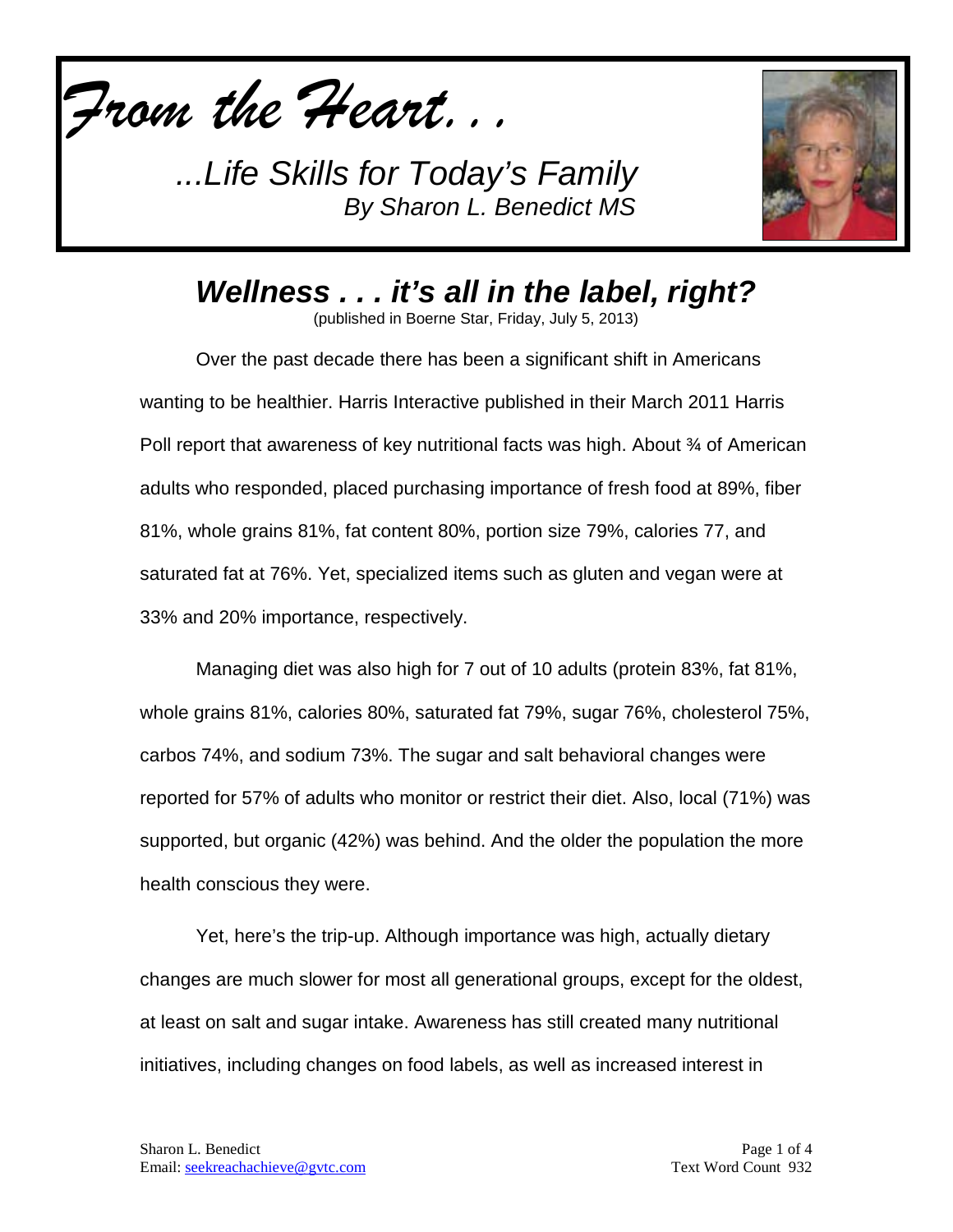obesity programs. As noted in previous Harris Polls "knowledge alone, while important, is not enough to change behavior."

The American Heart Association (AHA, June 2013) recently gave us some tips on reading labels. The first thing is to "note the size of a single serving and how many servings are in the package." Then comes the calories count per serving. Be sue to check serving size and how many servings per package.

The AHA recommends limiting total fat to no more than 56–78 grams a day, with no more than 16 grams of saturated fat, less than two grams of trans fat, and less than 300 mg cholesterol (for a 2,000 calorie diet). Yet, for many health-conscious Americans, as discussed in Agatston's books on his South Beach Diet, fat grams are considerably lower with little or no trans fats at all.

So, where do you draw the line and how do you interpret all this with the labels we read? Basically, the AHA recommends you be sure to maintain all the fiber, vitamins, minerals, amino acids, and other nutrients you need each day. The amounts and calories, of course, depend on your age, gender, activity level, and whether you're trying to lose, gain or maintain your weight. What is amazing to me is so often they don't speak to the quality of the foods—whole foods.

Keep in mind that most nutrition labels that say "0 g" of trans fat, really mean less than 0.5 grams of trans fat per serving. When the label says "0 g" of trans fat but includes "partially hydrogenated oil" in the ingredient list, it means the food contains less than 0.5 grams of trans fat per serving. If you eat more than one serving, you could easily reach your day's trans fat limit. Here are a few examples of additional tips on reading labels: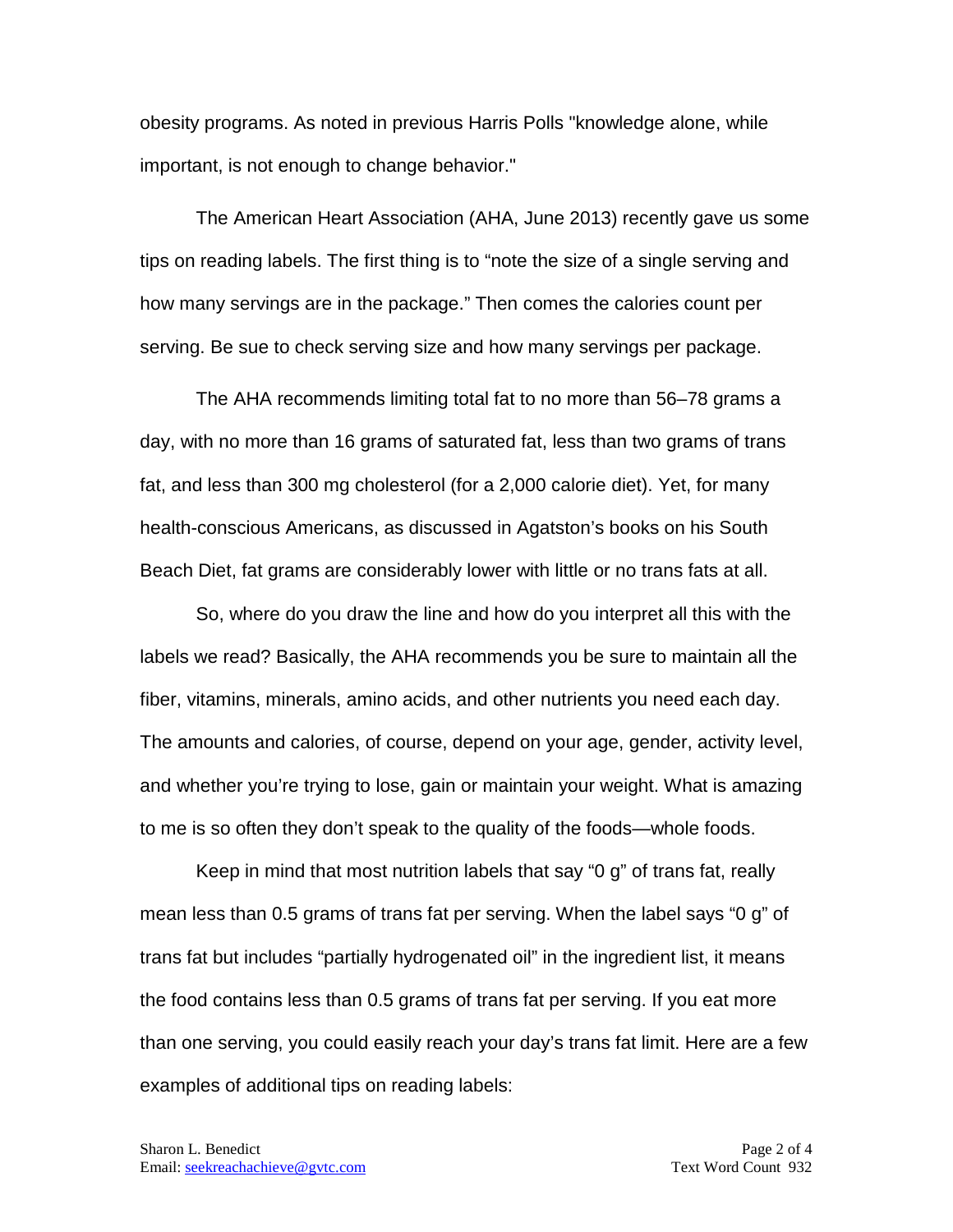- Calorie free  $=$  means less than 5 calories
- Sugar free  $=$  less than 0.5 grams of sugar
- Fat free  $=$  less than 0.5 grams of fat
- Low fat  $= 3$  grams of fat or less
- Reduced fat or less fat  $=$  at least 25% less fat than the regular product
- Low in saturated fat  $= 1$  gram of saturated fat or less, with not more than 15 percent of the calories coming from saturated fat
- Lean = less than 10 grams of fat, 4.5 grams of saturated fat and 95 mg of cholesterol
- Extra lean  $=$  less than 5 grams of fat, 2 grams of saturated fat and 95 milligrams of cholesterol

For more tips on reading labels, to go the AHA website, [http://www.heart.org,](http://www.heart.org/) and type in search engine, *Reading Food Nutrition Labels*.

Here are a few words that will make it easier to remember all this. "Free means a food has the least possible amount of the specified nutrient. Very Low and Low means the food has a little more than foods labeled Free. Reduced or Less means the food has 25% less of a specific nutrient than the regular version of the food."

The reality of food labeling is that not all ingredients or processing items are FDA required to be listed. Basically, anything which is considered a trivial amount and does not have a functional or significant nutritional effect in the food doesn't have to be labeled.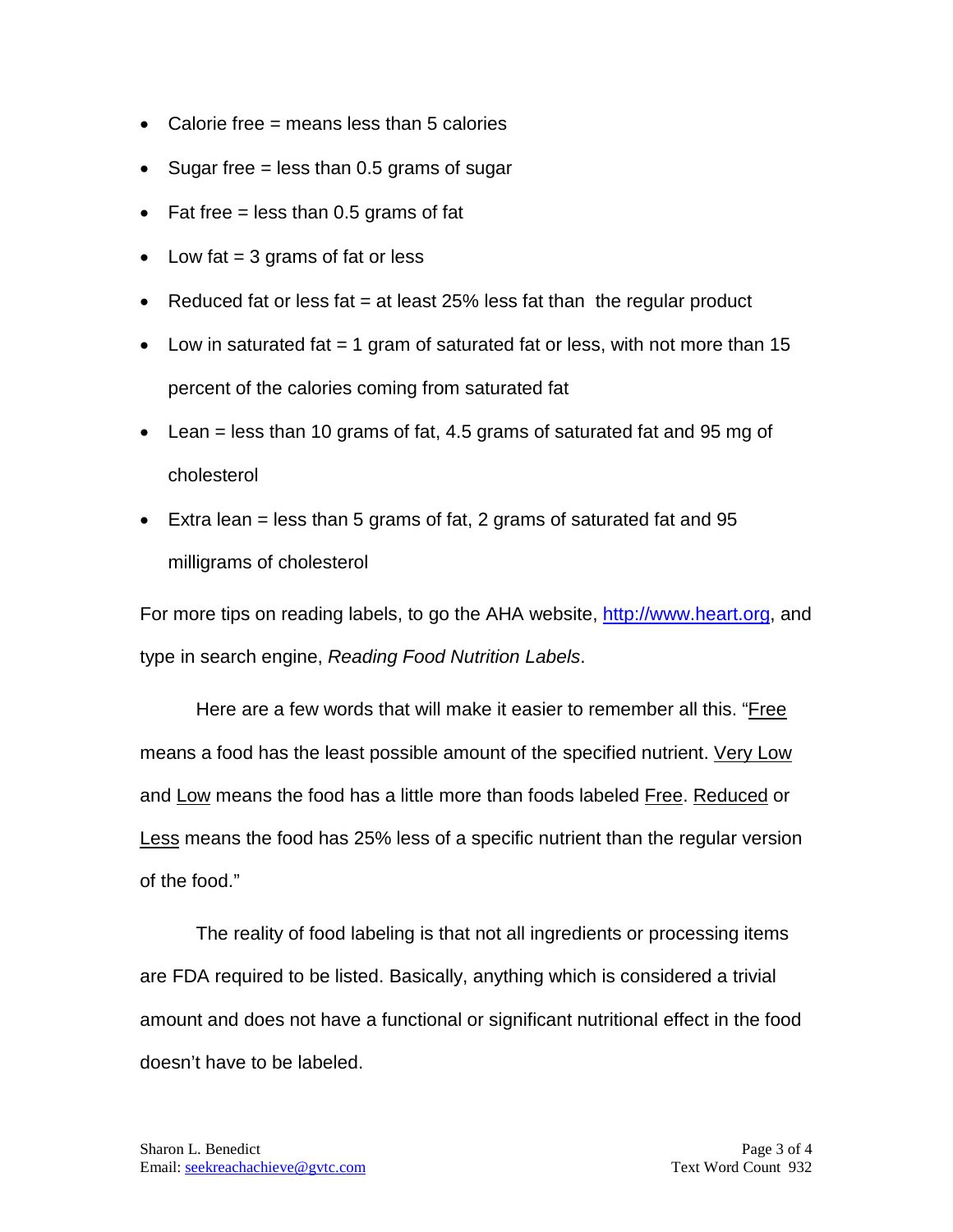There are many exemptions with certain qualifications or limitations listed on the FDA website, such as delicatessen-type food, bakery products and confections sold directly to consumers from the location where prepared; Infant formula; dietary supplements; medical foods, fresh produce & seafood, and spices. Generally, a food package loses its exemption if a nutrition claim is made or nutrition information is provided. Others provide voluntary nutrition labeling through shelf labels, signs, and posters. For more details check out the FDA, [http://www.fda.gov/Food/GuidanceRegulation/GuidanceDocumentsRegulatoryInf](http://www.fda.gov/Food/GuidanceRegulation/GuidanceDocumentsRegulatoryInformation/LabelingNutrition/ucm064894.htm) [ormation/LabelingNutrition/ucm064894.htm](http://www.fda.gov/Food/GuidanceRegulation/GuidanceDocumentsRegulatoryInformation/LabelingNutrition/ucm064894.htm)

Our desire to be more health conscious hasn't only changed our behavior but also many industries dependant on us buying their products and services. Next article will give examples of the industries that have shifted their manufacturing, marketing, and distribution as Americans become more committed to making life-changing decisions about their lifestyle and health.

Resources: [http://kidshealth.org/kid/stay\\_healthy/food/labels.html,](http://kidshealth.org/kid/stay_healthy/food/labels.html) [http://www.heart.org,](http://www.heart.org/) [http://www.mayoclinic.com/health/fat-grams/HQ00671,](http://www.mayoclinic.com/health/fat-grams/HQ00671) [http://www.harrisinteractive.com,](http://www.harrisinteractive.com/)<http://fnic.nal.usda.gov/food-labeling>

--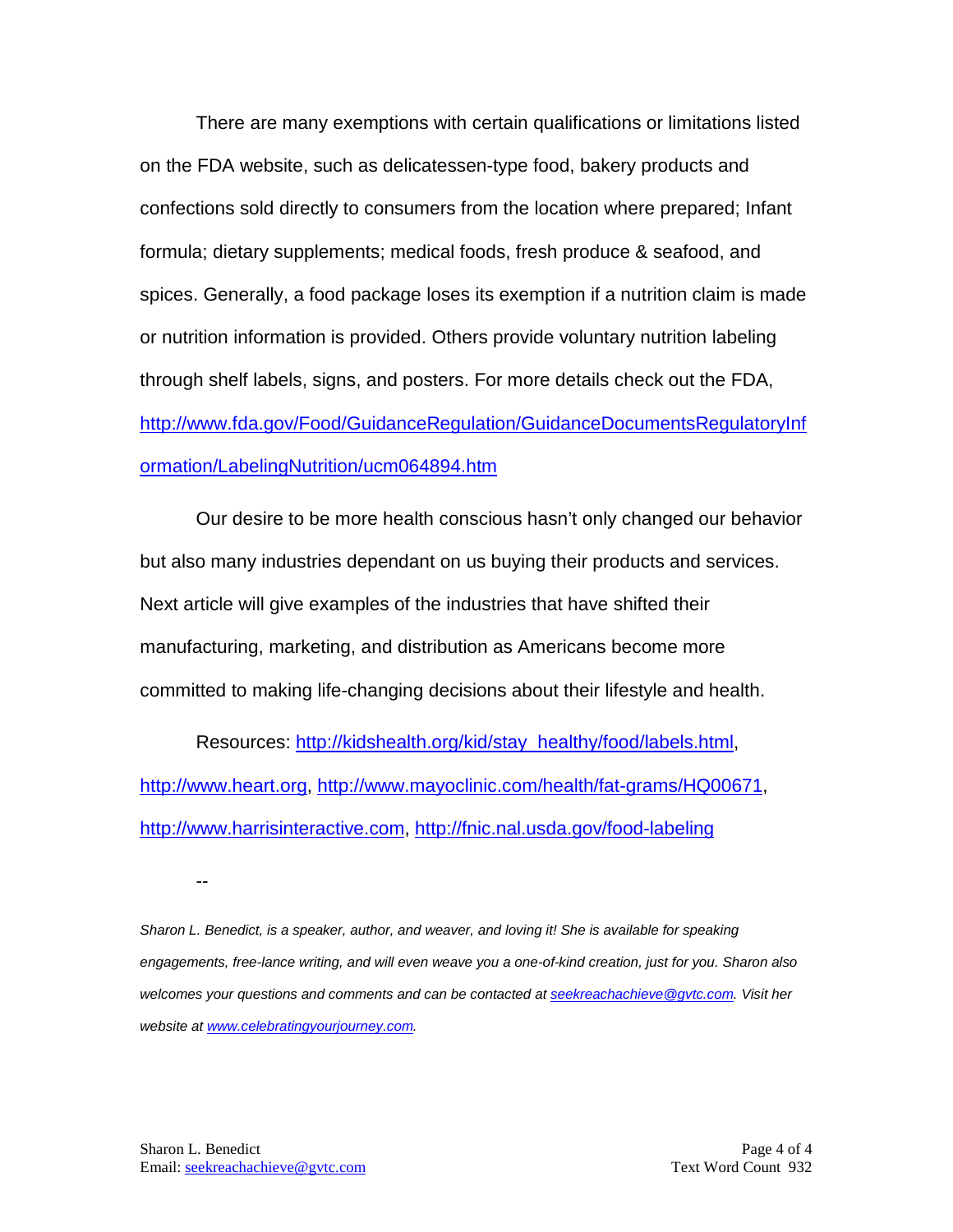

*...Lifeskills for Today's Family By Sharon L. Benedict MS*



*Wellness . . . industries on the move*

(published in Boerne Star, Friday, July 12, 2013)

Like most things in life there is always a cause and effect dynamic that changes the way we live our lives. When it comes to wellness and how we seek, reach, and achieve our highest potential, it begins with the choices we make.

The industries that serve what we are seeking get the message. It isn't so much that a particular healthcare or wellness sector has a totally selfless mission to better your life and health. Everyone has to make a living and businesses need to follow the cash flow. So, where you put your money and time will more clearly reflect what industries are ready to sell you what you want.

Our desire to be more health conscious hasn't changed only our behavior but also many industries that have depended on us buying their products and services. These industries have shifted their manufacturing, marketing, and distribution as Americans become more committed to making life-changing decisions about their lifestyle and health. In most cases, it hopefully turns out to be a win/win for both you and the particular industry or wellness sector providing the service or product.

That being said, let's look at a few healthcare/wellness related businesses that made some major changes in their services and product lines to keep their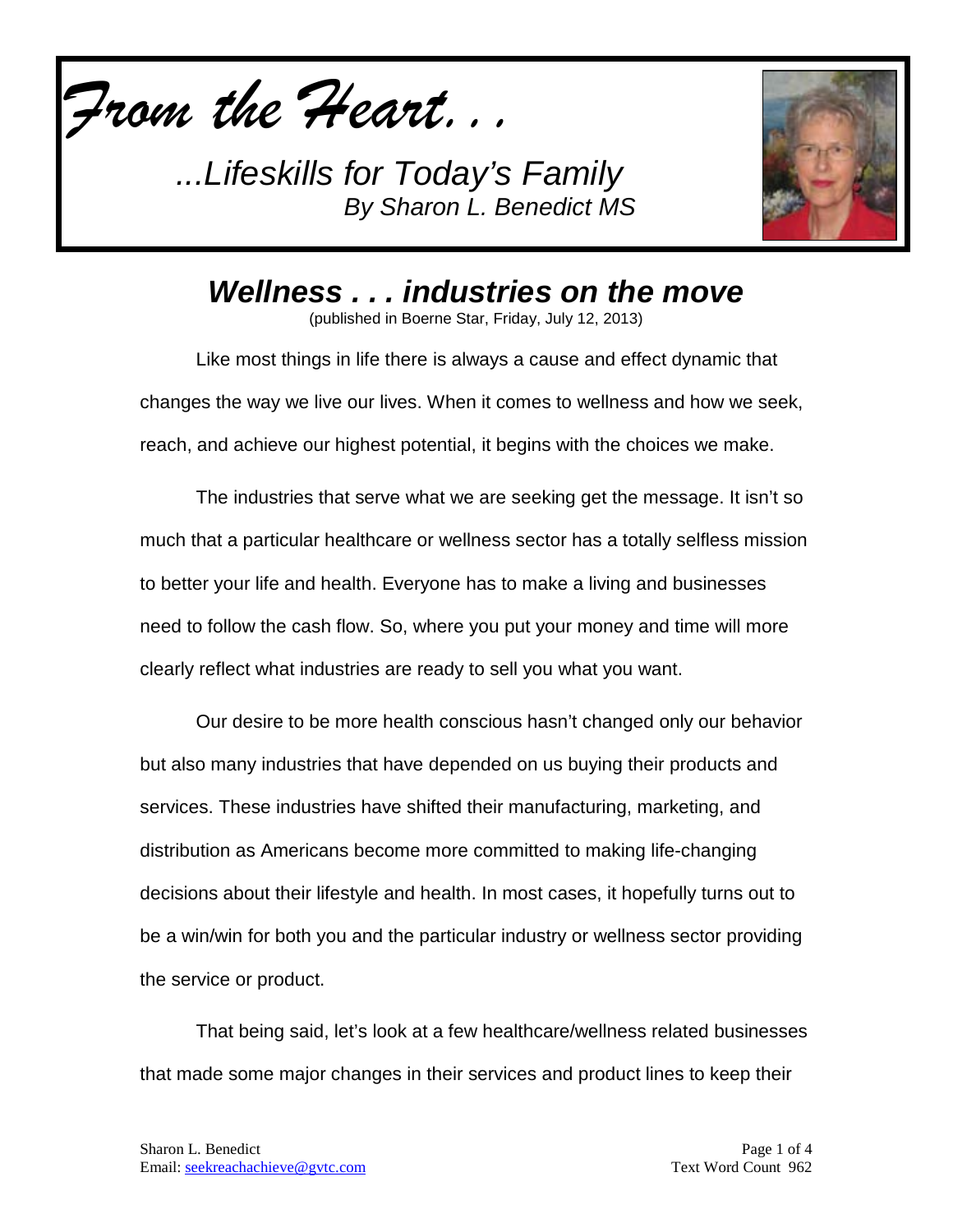bottom line viable, and hopefully support your wellness goals as well. Some just shift to other markets, while others only rebrand their products. Some actually improve their products and services for your health & wellbeing.

The first one has to do with the aluminum industry. Silvia Antonioli from Reuters (Feb 20, 2013 7:40pm EST) reported that "U.S. aluminum can sales are set to slow in 2013 for a third straight year as more consumers ditch sodas for healthier options such as water and iced teas, traditionally bottled in plastic or glass. The loss of market share in the fizzy drinks capital of the world, also due to loud anti-obesity campaigns such as those promoted by Walt Disney and New York City Mayor Michael Bloomberg, has forced producers of sheet aluminum for cans, as well as can fabricators, to seek new, more profitable markets abroad."

Another change that has raised the FDA eyes and ears are the energy drinks. Since 2009, a number of companies have changed their marketing of energy drinks from 'supplement' to 'beverage.' Ninety reports on Five-Hour Energy drink were received, with 30 claiming serious or life-threatening injuries, including heart attacks, convulsions and, in one instance, a spontaneous abortion (FDA claims report from 2004 to 2012 -

[http://www.fda.gov/downloads/AboutFDA/CentersOffices/OfficeofFoods/CFSAN/](http://www.fda.gov/downloads/AboutFDA/CentersOffices/OfficeofFoods/CFSAN/CFSANFOIAElectronicReadingRoom/UCM328270.pdf) [CFSANFOIAElectronicReadingRoom/UCM328270.pdf\)](http://www.fda.gov/downloads/AboutFDA/CentersOffices/OfficeofFoods/CFSAN/CFSANFOIAElectronicReadingRoom/UCM328270.pdf). One of the many concerns is these energy drinks may have high levels of caffeine in them. Consumers often don't read the labels and drink large quantities (particularly teens and young adults); and companies don't seem to have a limit on how much caffeine is put in the drinks. A Substance Abuse & Mental Health Services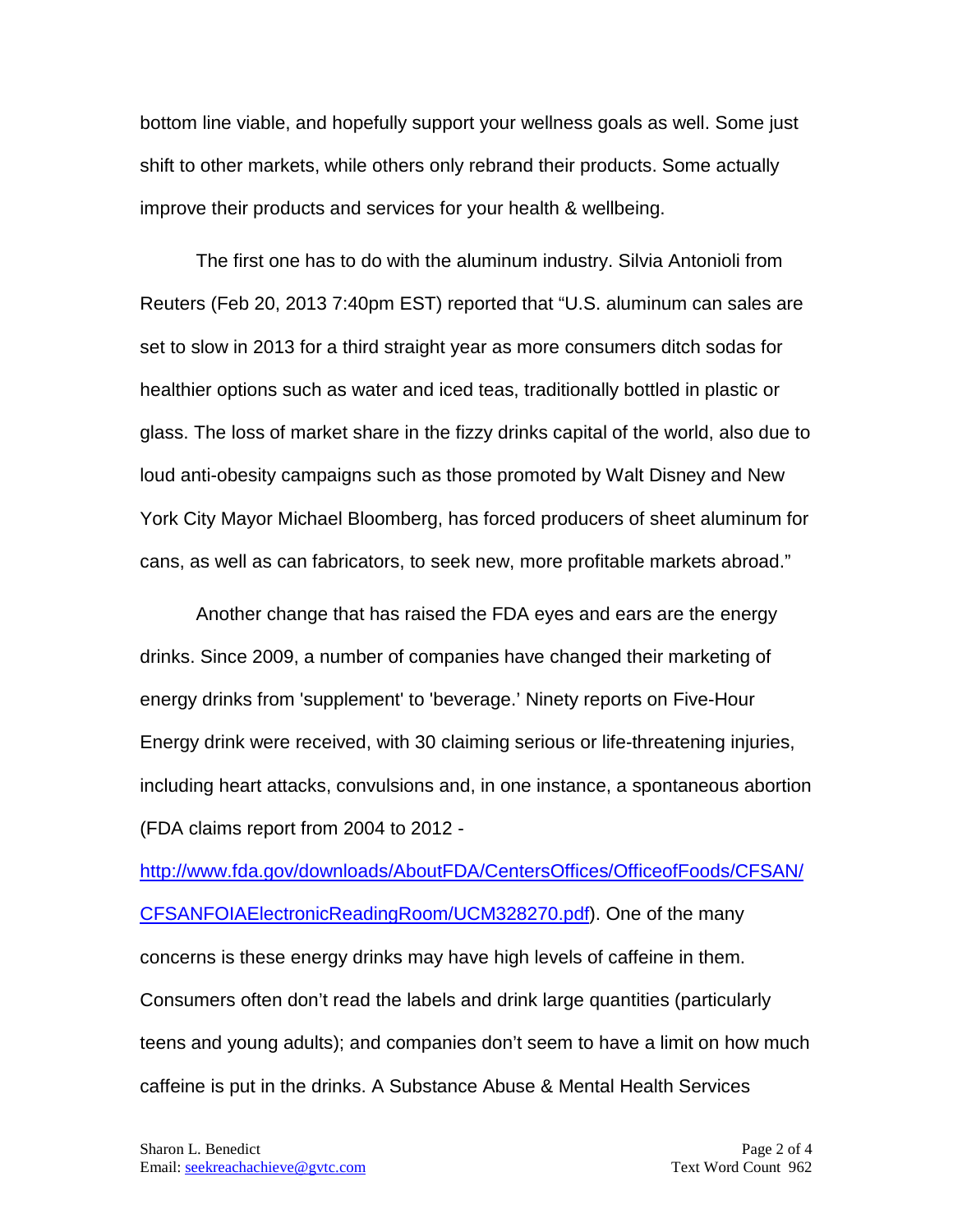Administration 2011 study found more than 20,000 emergency room visits were linked to energy drink consumption

[\(http://www.samhsa.gov/data/2k13/DAWN126/sr126-energy-drinks-use.pdf\)](http://www.samhsa.gov/data/2k13/DAWN126/sr126-energy-drinks-use.pdf).

A more positive example for both consumer and company is a specialty produce business that ships all kinds of produce in North America. Their tag line defines their mission . . . to introduce a variety of fresh fruits and vegetables that will change the way America eats. With many determined to make a difference in the health of our families, a "buy local movement" has surfaced over the years. LocalHarvest.org website was created in 1998 to offer a directory of local farmers markets across the nation. Boerne's Farmers Market at the Cibolo is even listed, http://www.localharvest.org/farmers-market-at-the-cibolo-M52311</u>. There are other Hill Country offerings from San Antonio to Fredericksburg, Pipe Creek, Canyon Lake, Blanco, and more.

Whatever your wellness goals and health challenges may be, doing your homework is very important with a cross section of reliable resources, not just the company. Hype, misinformation, half-truths, and marketing targets abound. Businesses, big and small, all have a marketing strategy to attract your attention. Most of the time it begins with pulling on your emotions related to either a particular health challenge, wellness goal for your life, personal testimonies, or a need to belong (which is a basic human need for us all, of course). Some of what you will read and hear may strike a truth cord for you. Yet, keeping your thinking cap on will help prove it one way or another for your needs. It's your choice and your life.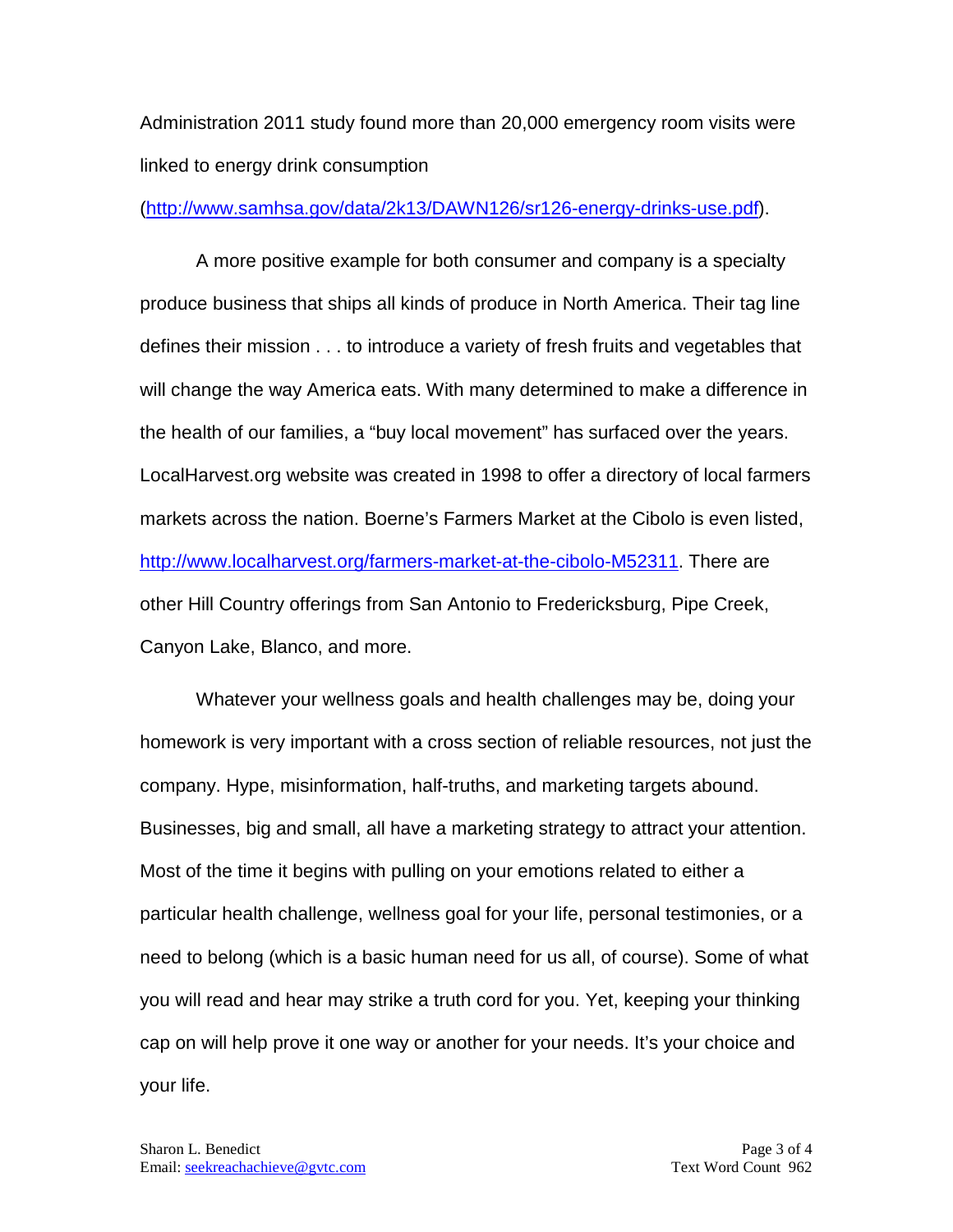Here is just one market language example that draws in loyal followers from around the world . . . "Find more than a world-class company, locate a true community, Over 52 years ago, two men had a dream for a better life for their families. They built a company on principles, people and products that have touched millions of lives around the world." If it works for you, wonderful. Again, it's your choice and your life to see if the company's products and services are a fit for you.

Even the Center for Disease Control has their own website to help you campaign and market your services and products,

[http://www.cdc.gov/healthcommunication/.](http://www.cdc.gov/healthcommunication/) CDC includes tips for analyzing and segmenting an audience, choosing appropriate channels and tools, or evaluating the success of your messages or campaigns. And they claim it's all there in one place! Next article will give you some resources that will hopefully help you learn how to decipher fact from fanciful.

In the meantime, here's a simple tenet to live well by . . . just eat whole foods and take cooking & baking classes to help you get the most out of the products and foods you buy.

--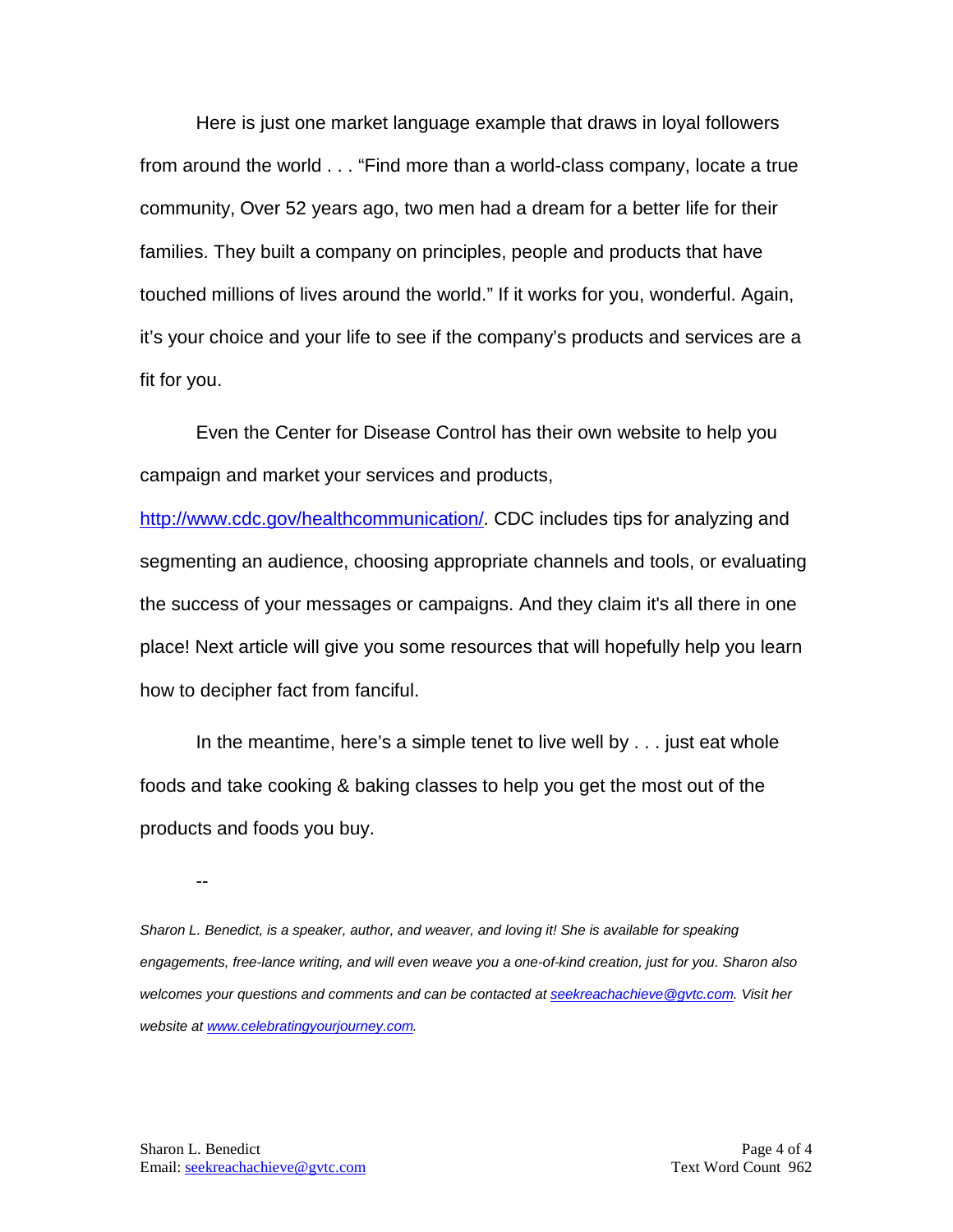

*...Lifeskills for Today's Family By Sharon L. Benedict MS*



*Wellness . . . Facts or Fanciful?*

(published in Boerne Star, Friday, July 19, 2013)

In today's medical world, wellness is the champion word for seeking, reaching, and achieving a healthier life and lifestyle. Yet, this word wellness can mean different things to different people, particularly in the healthcare field.

Yet, if we just stop for a moment to reflect on how we envision our lives of wellness, we just may come up with the same perspective on what is wellness. The simplest definition for wellness is a conscious decision, commitment, and sustained action to live a life of wellness in both body, mind, and spirit. Wellness is a wholistic perspective that embraces and impacts everything in our daily lives.

The challenge is to figure out how to begin seeking, reaching, achieving, and sustaining that long-sought life of wellness. Can you really believe what you read or hear from the wellness industry, from your family physician, the local health food store clerk, to the latest health & wellness magazine you subscribe to?

And with the many camps that try to attract and hold on to your loyal patronage of their products and services, I would imagine seeing is believing. Or is it? What works for Mary, does it also work for Jane or Jim? The first thing to hold on to is an open mind but a critical thinking one as well. What resources do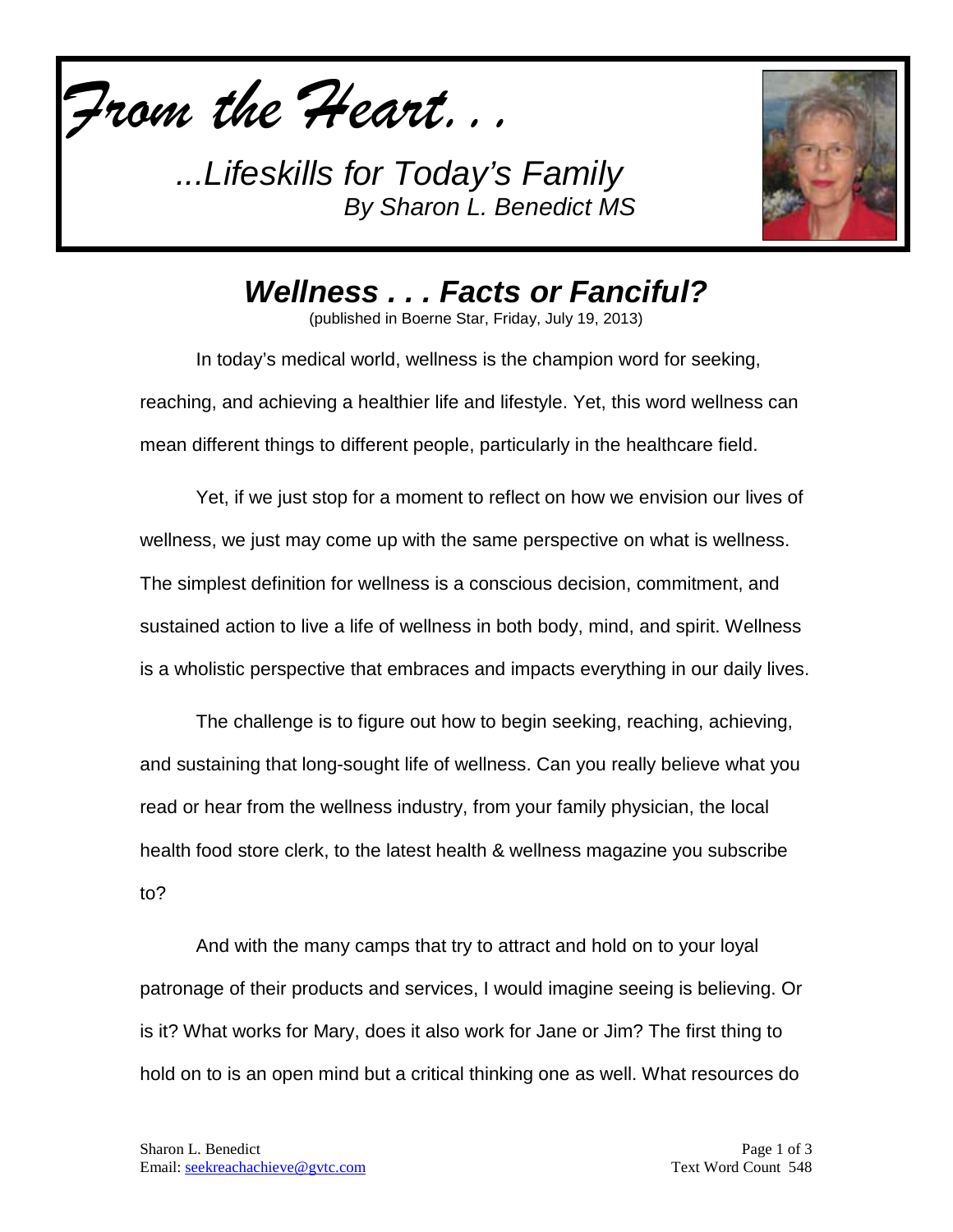you use to find out the facts. Are those facts mixed with the fanciful claims of an expert marketing team or medical research team?

From my own personal 20 year journey back to health and wellness, I offer some of the more credible resources to consider. Believe me, not one has all the facts lined up at times, even myself (as much as I would hope to), and all of us tend to offer our anecdotal experiences and beliefs. What you hear and read at times may be useful or may not be. That's when you are the one who is center stage on the decision, commitments, and actions you take. Ultimately, the responsibility is yours how you use what you hear and read.

Every day some new article is published that changes the picture on any particular product or service you may be using. Whether it helps or hurts one can only wait and see, as you try to make the best decisions you can from experts and friends who swear by that product or service. Often times, that's when seeing is believing for many of us. We give it a try and see what happens. Hopefully, most of the time it won't hurt you, but there is no guarantees.

Over the years I have compiled a list

[\(http://celebratingyourjourney.com/Resource%20Links-Wellness.pdf\)](http://celebratingyourjourney.com/Resource%20Links-Wellness.pdf) of comprehensive wellness resources related to conventional and integrative areas that speak to our wellness—from Food, Government, Insurance, Labs, Law/Ethics/Advocacy, Medical practices/centers, Medical schools, Nutraceuticals, Organizations/Databases, Pharmaceuticals, to Publications/Research. Hopefully, it will help you find what you are looking for.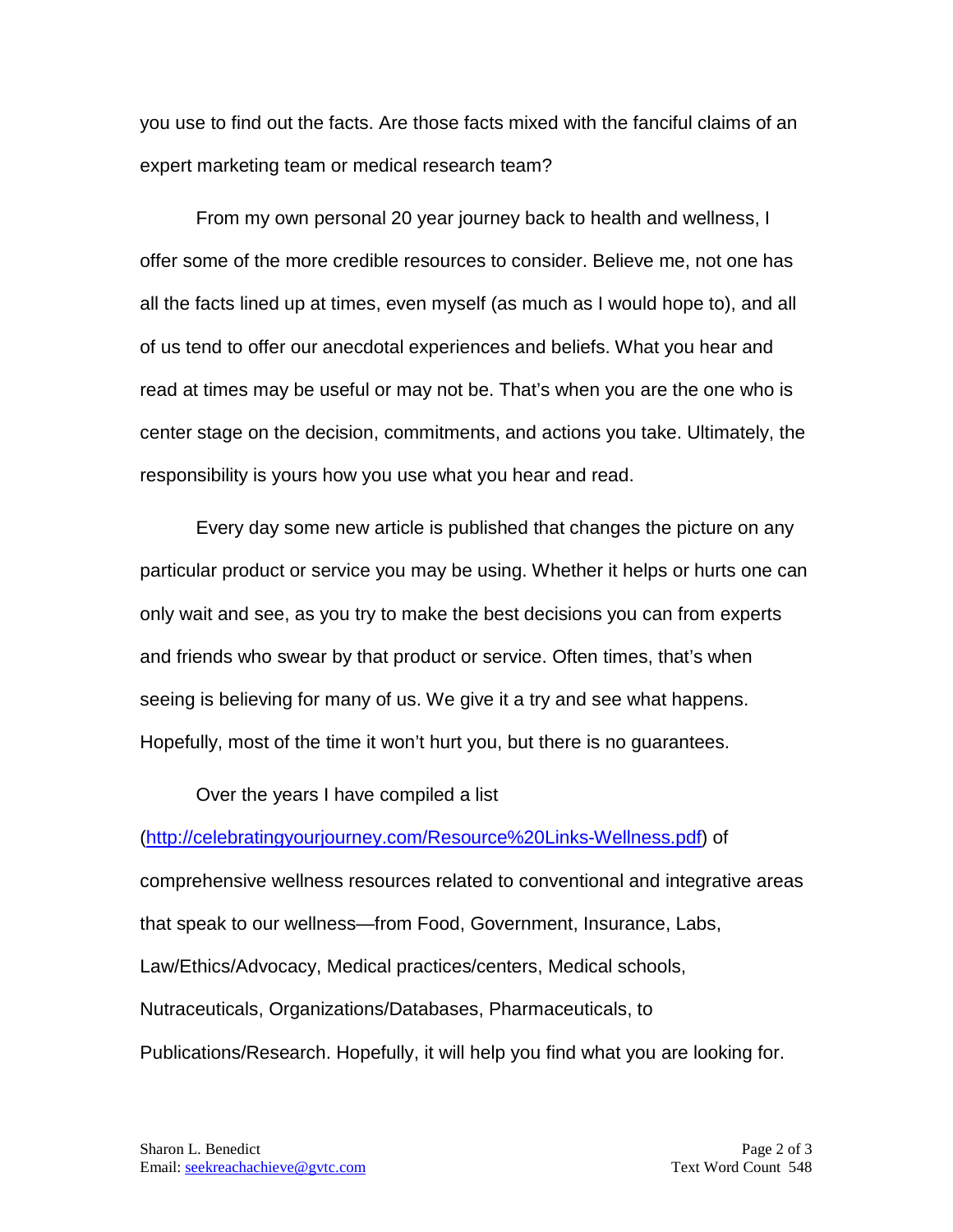So, as you cruise through these resources, keep an open mind along with your critical thinking skills proactive. Here are just a few basic resources to start with:

Conventional resources— [http://www.webmd.com/,](http://www.webmd.com/)

[http://www.nlm.nih.gov/medlineplus/,](http://www.nlm.nih.gov/medlineplus/)<http://www.mayoclinic.com/>

Complementary/Alternative/Integrative resources—

[http://www.healthy.net/,](http://www.healthy.net/) [http://www.imjournal.com/,](http://www.imjournal.com/)

[http://www.thenewmedicine.org/,](http://www.thenewmedicine.org/) [http://www.bravewell.org,](http://www.bravewell.org/)

<http://www.nationalwellness.org/>

--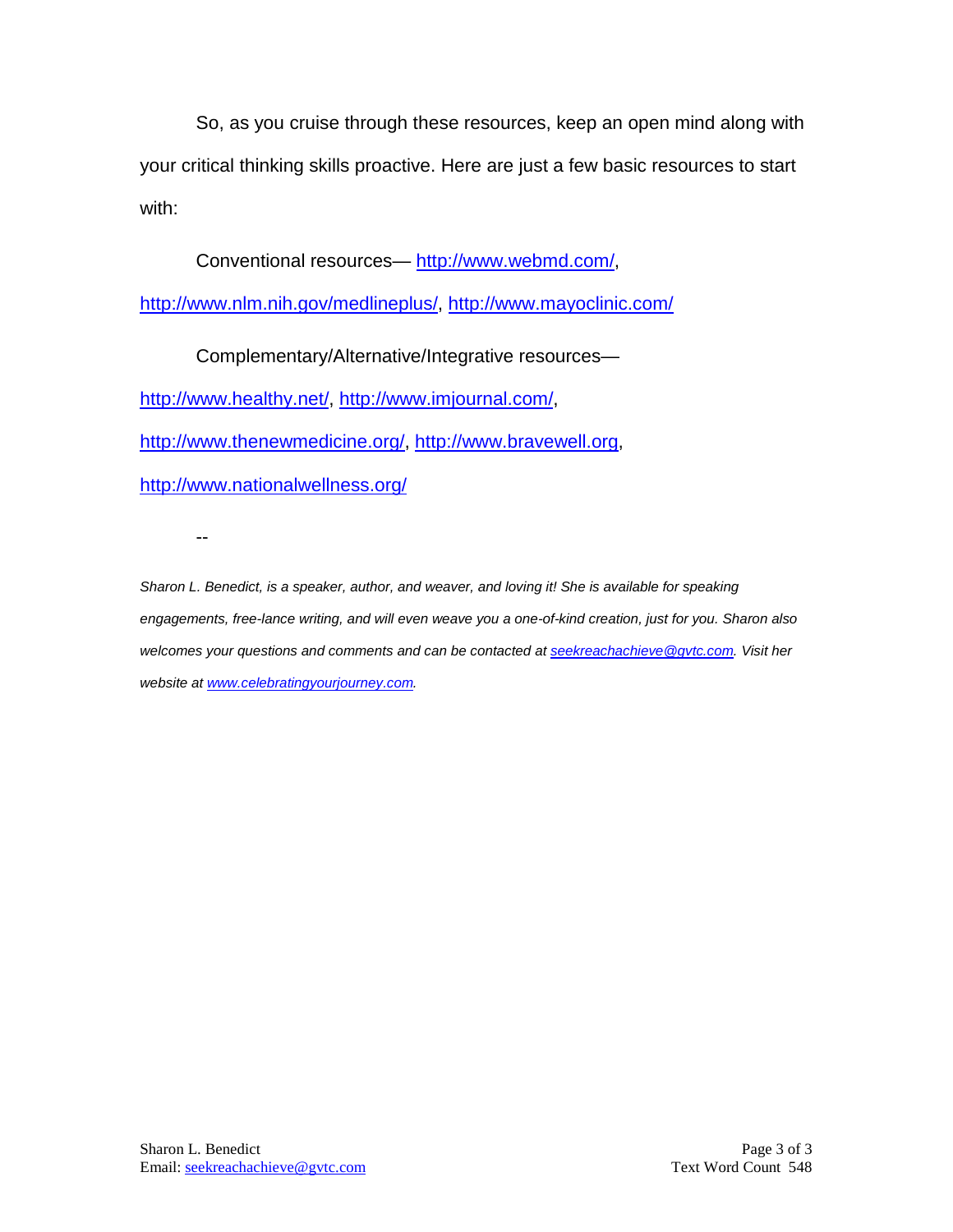

*...Lifeskills for Today's Family By Sharon L. Benedict MS*



*Wellness . . .Winding Down to Slumber Land*

(published in Boerne Star, Friday, July 26, 2013)

"The lion and the calf shall lie down together but the calf won't get much sleep." Woody Allen humorous quip actually rings true for any couple who just had an argument right at bedtime. This kind of timing definitely makes for a rocky night in slumber land.

Hopefully, you don't have too many of these sleepless or fretful nights, where you are barely able to get out of bed in the morning. These nights need to be few and far between when determined to live a life of wellness. Thomas Dekker (1572-1632) was an English Elizabethan dramatist and pamphleteer, a versatile and prolific writer who left us with "[Sleep is] the golden chain that ties health and our bodies together."

So, how do you get just the right amount and kind of sleep that your whole being says "thank you!?" Here are some tips from Helpguide.org, another wellness resource to utilize. First, well-planned strategies are essential to deep, restorative sleep. One key secret is to experiment with what works for you. How much sleep do you need?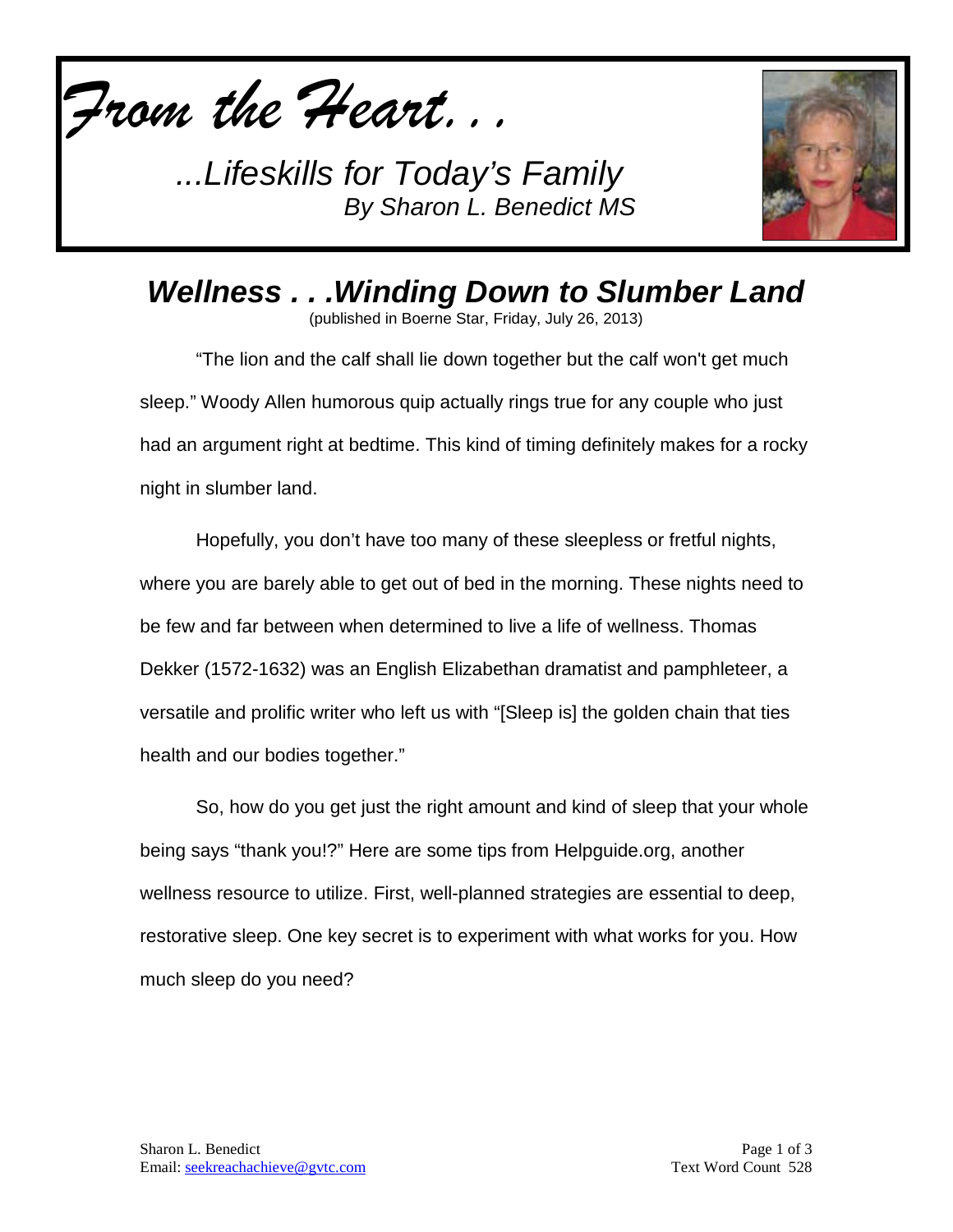Tip#1: Keep a regular sleep schedule - Set a regular bedtime. Go to bed at the same time every night. Wake up at the same time every day. Nap to make up for lost sleep. Be smart about napping. Fight after–dinner drowsiness.

Tip#2: Regulate your sleep-wake cycle - Melatonin is a naturally occurring hormone controlled by light exposure that helps regulate your sleep-wake cycle. Melatonin production is controlled by light exposure. So, increase light exposure during the day. This includes letting as much light as possible into your home and workspace.

Boost melatonin production at night by turning off your television and computer. If you don't, the light will suppress melatonin production; and television stimulates the mind rather than relaxing you. Try music or audio books instead. If your favorite TV show is on late at night, record and view it earlier in the day. Don't read from a backlit device at night (such as an iPad). Use an eReader that is not backlit and requires a bedside lamp. Also use low-wattage bulbs. When it's time to sleep, the room is dark. The darker it is, the better you'll sleep.

Tip#3: Create a relaxing bedtime routine – Keep the noise down, room cool, and bed comfortable.

Tip#4: Eat right and get regular exercise - Stay away from big meals at night. Avoid alcohol before bed. Cut down on caffeine. Avoid drinking too many liquids in the evening. Quit smoking. Alongside these areas, I offer an insert here that quality whole foods in the right quantity and balance will help you avoid drowsiness. The body often times becomes exhausted just from the type and quantity of food we eat, along with sleep disturbance.